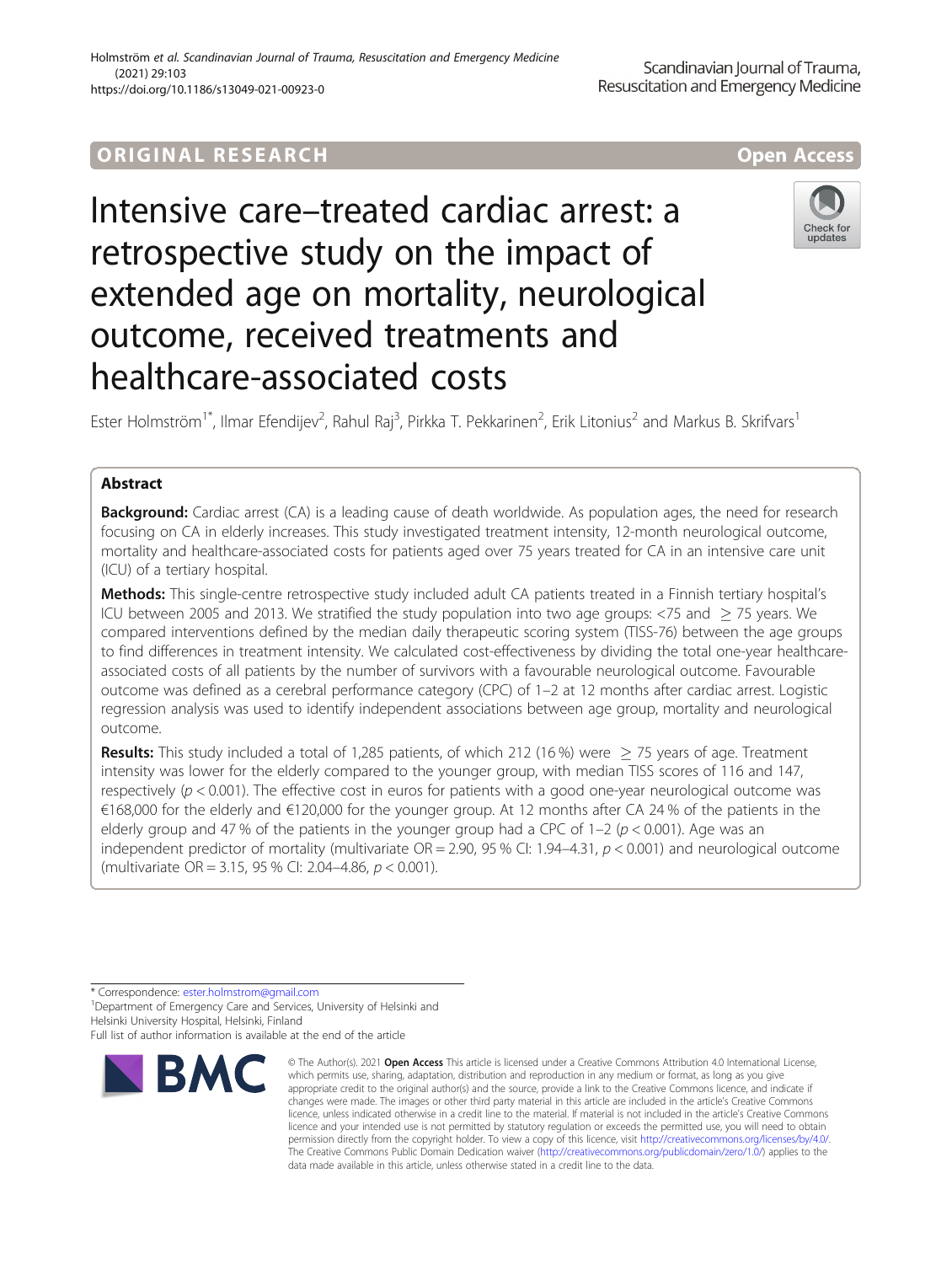**Conclusions:** The elderly ICU-treated CA patients in this study had worse neurological outcomes, higher mortality and lower cost-effectiveness than younger patients. Elderly received less intense treatment. Further efforts are needed to recognize the tools for assessing which elderly patients benefit from a more aggressive treatment approach in order to improve the cost-effectiveness of post-CA management.

Keywords: Elderly, Cardiac arrest, intensive care unit, critical care, cardiopulmonary resuscitation, OHCA, IHCA,  $|C|$  $|C$  $A$ 

## Background

CA is one of the leading causes of death in the developed world [\[1](#page-9-0)], with over three million patients affected each year worldwide [[2\]](#page-9-0). This, in addition to a clear increase in patient longevity globally, mandates more research efforts towards care of the elderly post-CA [[3,](#page-9-0) [4](#page-9-0)]. Not unexpectedly, cardiopulmonary resuscitation (CPR) is more commonly initiated in younger patients, and younger patients receive more aggressive treatment by mobile medical teams [[4,](#page-9-0) [5](#page-9-0)]. Although post-CA mortality increases with age, it has been disputed whether this is due to age in itself or other CA characteristics [\[6](#page-9-0)–[8](#page-9-0)]. Pre-arrest comorbidity and CA factors still need more research in order to explain the variability of outcome in CA among elderly [\[9](#page-9-0)].

There is limited data published on the actual costs related to CA including care in the hospital as well as rehabilitation [\[10](#page-9-0)]. Increasing longevity in combination with decreasing mortality leads to increasing healthcare costs, thus putting a burden on health care systems [[11](#page-9-0), [12\]](#page-9-0). Very few studies have focused on the post-CA treatment of the elderly in the intensive care unit (ICU) while including long-term outcome [\[3](#page-9-0), [13](#page-9-0)]. A comprehensive assessment of total costs is a first step enabling a more cost-effective use of resources. Accordingly, we designed the current study to explore treatment intensity, outcome and healthcare-associated costs of the ICU-treated elderly CA patients treated in a single centre over a 9 year period. We hypothesised that compared with younger patients, the elderly have higher mortality and worse neurological outcome despite high treatment costs and intensity.

## Methods

## Study design and setting

This retrospective cohort study was conducted at Meilahti Hospital, Helsinki, Finland, which serves as the primary referral centre for CA patients in the Helsinki and Uusimaa region. This region has a population of approximately 1.7 million people (30 % of the total Finnish population). Data were extracted from the Finnish Intensive Care Consortium (FICC) database [\[14\]](#page-9-0) and include adult CA patients ( $\geq$  18 years of age) treated in the hospital's ICU between January 1, 2005 and December 31, 2013. We reviewed Electronic health records (EHR) of individual patients for relevant data. Patients with incomplete or missing data and patients where return of spontaneous circulation (ROSC) was not achieved were excluded from the analyses. The patients were divided into two age groups for descriptive purposes: <75 (young) and  $\geq$  75 years (elderly).

The study was approved by the ethics committee of the Operative Division of Helsinki University Hospital (June 2014: 194/13/03/02/2014 TMK02 § 97), the Finnish National Institute for Health and Welfare (May 2014: THL/713/5.05.01/2014), Statistics Finland (May 2014: TK-53-1047-14), the Social Insurance Institution (September 2015: Kela 55/522/2015) and the Office of the Data Protection Ombudsman (February 2016: 2794/ 204/2015).

#### Data collection and extracted variables

The FICC database provided data on hospital survival, preadmission physical status (a modified World Health Organization/Eastern Cooperative Oncology Group (WHO/ECOG) classification implemented by FICC), mean TISS-76 score and its components for the complete ICU stay, and Acute Physiology and Chronic Health Evaluation II (APACHE II) components and scores [[15](#page-9-0)–[18\]](#page-9-0). In this study APACHE II scores were used excluding the points for age; thus including points for body temperature, mean arterial pressure, pH, heart rate, respiratory rate, sodium, potassium, creatinine, acute renal failure, hematocrit, white blood cell count, Glasgow coma scale and fraction of inspired oxygen within 24 h of admission to the ICU  $[16]$  $[16]$ . We obtained the confirmed date of death by linking the patients' unique personal identification numbers with the Finnish Population Register Centre database, which registers all deaths of Finnish residents. Detailed information regarding preadmission physical status, time of CA, time to ROSC, initial CA rhythm and location was collected from the hospital's EHR. The Cerebral Performance Category (CPC) score for survivors at one year after CA was assessed using these same EHRs as most patients had sought medical attention for other reasons 12 months post-CA, and thereby had health records recording their rough neurological status [[19](#page-9-0)–[22](#page-9-0)]. We determined preadmission functional status by using a simplified WHO/ ECOG classification, where "independent" was defined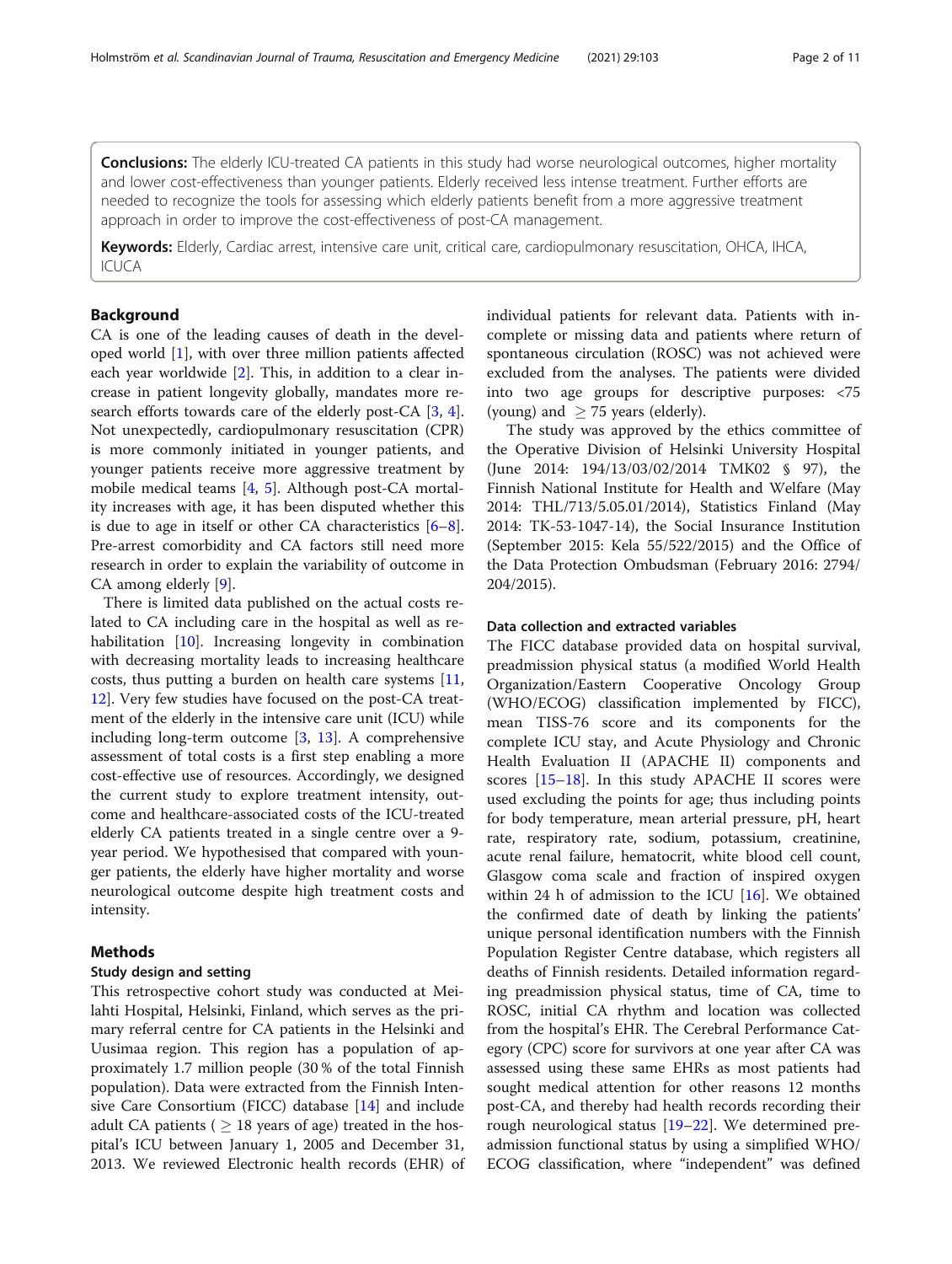as the patient being independent in self-care and "dependent" was defined as the patient being partly or fully dependent on help in self-care prior to hospital admission [\[23](#page-9-0)]. A favourable neurological outcome was defined as CPC scores of 1–2 and an unfavourable neurological outcome as CPC scores of 3–4 [\[22](#page-9-0)].

#### Healthcare-associated costs

Healthcare-associated costs included three parameters: index hospital costs, rehabilitation costs and social security costs. We obtained hospital costs from the hospital's billing records. These included costs incurred during the entire treatment period, such as costs of personnel, surgery, diagnostics as well as ICU and ward stay. Rehabilitation costs were calculated by multiplying the length of stay (LOS) in the rehabilitation unit with the average cost per day for the respective level of care unit [[24\]](#page-9-0). Social security costs were retrieved from the national Social Insurance Institution. This is a government-based social security and healthcare system. All reimbursements made by the Social Insurance Institution, up to one year after the admission, were obtained and summed. These included disability allowances, sickness allowances, private physician and physiotherapist expenses, prescription drug expenses and medical transport expenses. All costs were converted to euros based on the 2021 currency rate in order for costs to be more easily interpreted and comparable with more recent patient data and research. Cost data analysis included the calculation of median healthcare costs for each age group and separately for the survivors with a favourable neurological outcome in the studied age groups.

Effective cost per survivor with favourable neurological outcome (ECPSFNO) was calculated by dividing the sum of the total cost for all patients within each age group by the number of patients within that group with a favourable neurological outcome (CPC of 1–2) after 12 months [[25\]](#page-9-0). We further stratified costs according to the location of CA (out-of-hospital CA (OHCA), in-hospital CA (IHCA) and in-ICU CA (ICUCA)). A mean of total, hospital, rehabilitation and social insurance institution costs was separately calculated for each age group and illustrated using bar-charts.

#### Statistical analysis

For statistical analyses we used SPSS statistics for MAC, version 25.0, released in 2017 (IBM Corp, Armonk, NY, USA). The baseline characteristics of the study cohort are described using proportions with percentiles for categorical values and medians with interquartile range for continuous variables. We tested group differences with Mann-Whitney U-test or Chi-square test, as appropriate. Logistic regression was used to calculate univariable odds ratios with corresponding 95 % confidence intervals regarding impact on mortality, neurological outcome and costs. A p-value under 0.05 was defined as significant. Significant factors were included in a multivariate regression model to identify independent predictors of unfavourable neurological outcome and mortality. We illustrated the difference in mortality between the two age groups by using Kaplan Meyer survival curves and a clustered bar of cumulative percentages.

Chi-square tests were used on TISS-point distribution to determine if there were significant differences in treatment intensities between the two age groups and if the location of CA (OHCA or IHCA) affected/influenced treatment intensity. We performed a multivariate regression model in order to find independent factor's impact on total-, hospital-, rehabilitation- and Social Insurance Institution costs.

## Results

#### Study population and factors at resuscitation

The study included 1,285 patients, of which 212 (16 %) were 75 years or older and 1,073 (84 %) younger than 75 years (Table [1\)](#page-3-0). OHCAs were less common among the elderly with an occurrence of 43 % compared to 64 % in the young group,  $p < 0.001$  (Table [1\)](#page-3-0). A number of other differences between the elderly and the younger population were noted: fewer elderly patients had an independent preadmission functional status (75 % vs. 90 %,  $p <$ 0.001), a non-shockable initial CA rhythm was more common (49% vs. 35%,  $p < 0.001$ ), and ROSC was achieved faster among the elderly patients (median of 10 min vs. 16 min,  $p < 0.001$ ).

#### Treatment intensity & ICU factors

No difference was observed in the APACHE II scores between the elderly and younger patients when points for age where excluded (Table [2](#page-3-0)). Treatment intensity was lower in the elderly than in the younger age group, with median daily average TISS scores of 34 and 37 for the elderly and younger patients, respectively,  $p < 0.001$ . The total amount of TISS points was also lower for the elderly (116 vs. 147,  $p < 0.001$ ) (Table [2](#page-3-0)). In-hospital as well as in-ICU mortality was higher for the elderly group (ICU mortality 33% vs. 18%,  $p < 0.001$ ; hospital mortality 49% vs. 33%,  $p < 0.001$ ). The ICU LOS was shorter for the elderly than for the younger patients (Table [2\)](#page-3-0). The ICU LOS among the survivors was however not different. Table [2](#page-3-0) details the ICU factors, in-hospital mortality, TISS-point distribution and the difference in the selected treatments received at the hospital. TISS-point distribution can be viewed in more detail in the supplementary material (Additional file [1](#page-8-0), [2](#page-8-0) and [3](#page-8-0)).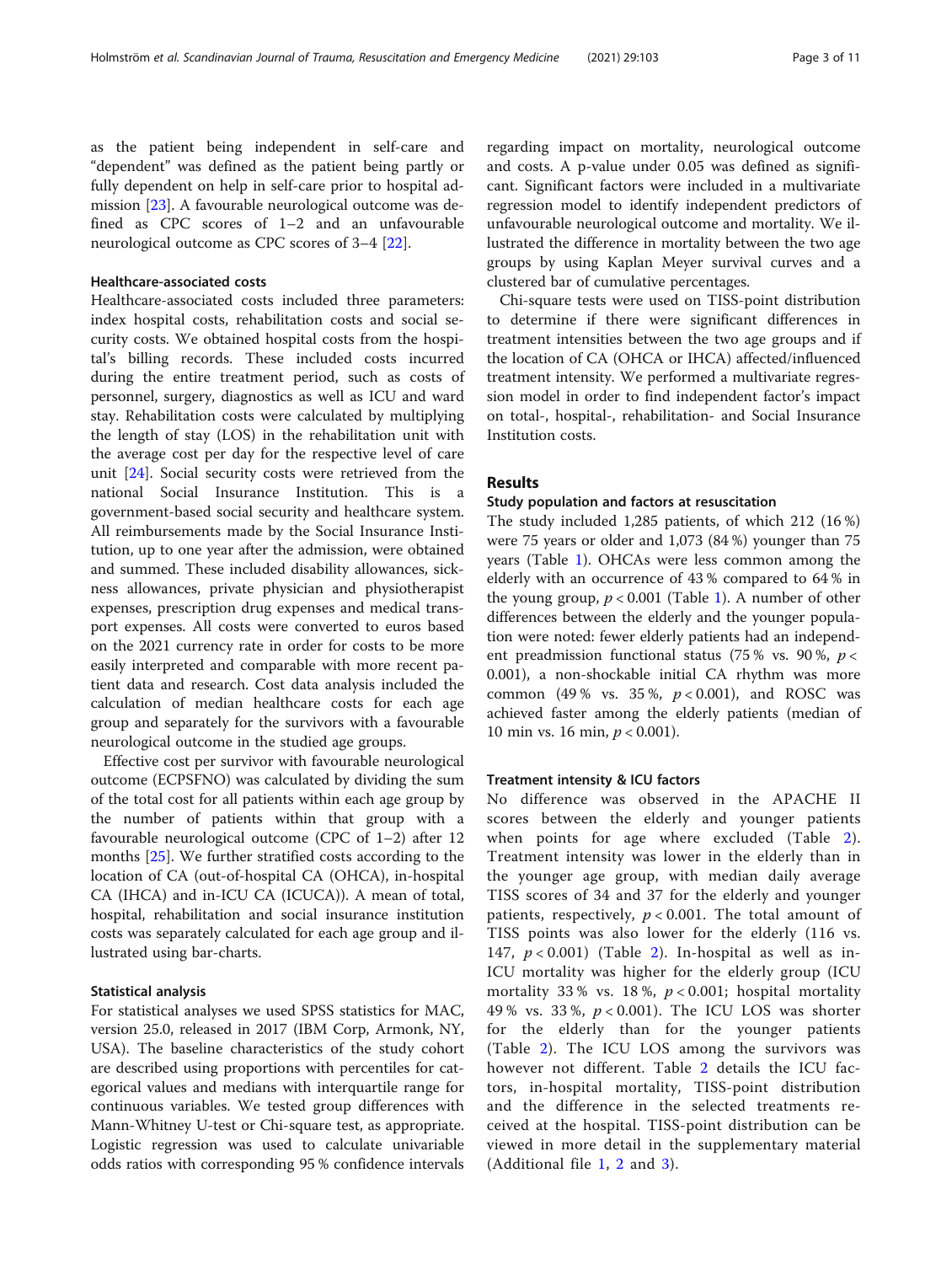|                                                      | Age $<$ 75 (n = 1073) | Age $\geq$ 75 (n = 212) | p       |
|------------------------------------------------------|-----------------------|-------------------------|---------|
| Women, % (n)                                         | 26 (281)              | 33 (70)                 | 0.041   |
| Location of arrest, % (n)                            |                       |                         | < 0.001 |
| OHCA                                                 | 64 (691)              | 43 (92)                 |         |
| <b>IHCA</b>                                          | 27 (286)              | 46 (97)                 |         |
| ICUCA                                                | 9(96)                 | 11(23)                  |         |
| Witnessed arrest, % (n) a                            | 87 (935)              | 91 (193)                | 0.130   |
| Initial cardiac-arrest rhythm, % (n)                 |                       |                         | < 0.001 |
| Shockable (VT or VF)                                 | 60 (641)              | 44 (94)                 |         |
| Non-Shockable (all other rhythms)                    | 35 (378)              | 49 (104)                |         |
| Unknown                                              | 5(54)                 | 6.6(14)                 |         |
| Time to ROSC in minutes, median (IQR) b              | $16(10-23)$           | $10(5-18)$              | < 0.001 |
| Independent preadmission functional status % $(n)^c$ | 90 (960)              | 75 (158)                | < 0.001 |
|                                                      |                       |                         |         |

#### <span id="page-3-0"></span>Table 1 Patients characteristics

<sup>a</sup> 2% of patients are missing this information

 $b$  9,5 % of patients are missing this information

 $c$  4.7% of patients are missing this information

#### Healthcare-associated costs

The ECPSFNO was  $€168,000$  and  $€120,000$  for the elderly and young group, respectively. The effective cost for the elderly patient group was higher than that for the younger patient group in all locations of CA except for ICUCA, where it was €173,000 and

€308,000, respectively. The elderly patient group received less median funding from the Social Insurance Institution,  $\epsilon$ 714 compared to  $\epsilon$ 1,670 in the younger age group (Table [3](#page-4-0); Fig. [1](#page-4-0), Additional file [4](#page-8-0)). Median rehabilitation costs were higher for the elderly patient group when we only included those with a favourable

Table 2 Intensive care unit-factors

|                                                                         | Age $<$ 75 (n = 1073) | Age $\geq$ 75 (n = 212) | p       |
|-------------------------------------------------------------------------|-----------------------|-------------------------|---------|
| APACHE II-score excluding age points, median (IQR)                      | $20(15-27)$           | $22(15-27)$             | 0.181   |
| TISS-Score, median (IQR)                                                |                       |                         |         |
| Daily average                                                           | $37(31-43)$           | 34 (28-41)              | < 0.001 |
| Total TISS-score                                                        | 147 (93-227)          | 116 (65-192)            | < 0.001 |
| Treatments received, % (n)                                              |                       |                         |         |
| Controlled ventilation with or without positive end-expiratory pressure | 98 (1055)             | 93 (197)                | < 0.001 |
| Induced hypothermia                                                     | 42 (450)              | 16(34)                  | < 0.001 |
| Vasoactive drug infusion (> 1 drug)                                     | 47 (503)              | 38 (80)                 | 0.015   |
| Continous antiarrhythmia infusions                                      | 20 (212)              | 17(35)                  | 0.273   |
| Seizure treatment                                                       | 13 (140)              | 6(13)                   | 0.004   |
| Hemodialysis in unstable patient                                        | 2(18)                 | 4(8)                    | 0.048   |
| Arterial line                                                           | 100 (1071)            | 100(211)                | 0.432   |
| In-hospital mortality %(n)                                              |                       |                         |         |
| Dead in ICU                                                             | 18 (194)              | 33 (69)                 | < 0.001 |
| Dead in hospital                                                        | 33 (357)              | 49(104)                 | < 0.001 |
| Length of stay in days, median (IQR)                                    |                       |                         |         |
| ICU                                                                     | $3(2-5)$              | $2(1-4)$                | < 0.001 |
| Hospital                                                                | $10(4-20)$            | $8(3-16)$               | 0.003   |
| Length of stay in days among patients discharged alive, median (IQR)    |                       |                         |         |
| ICU                                                                     | $3(2-6)$              | $3(2-6)$                | 0.085   |
| Hospital                                                                | $14(8-24)$            | $14(8-23)$              | 0.654   |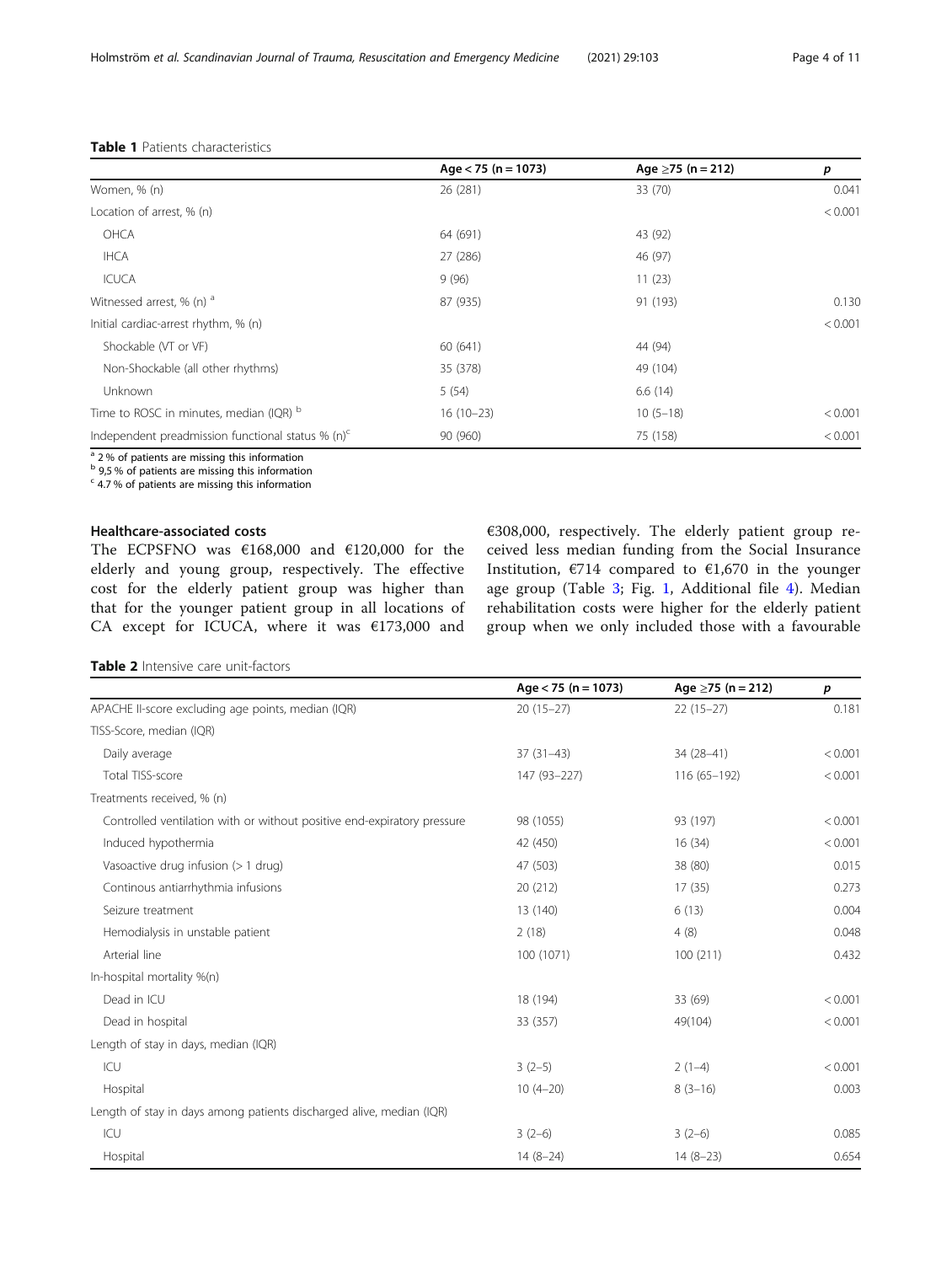## <span id="page-4-0"></span>Table 3 Resource use

|                                                                                             | Age $<$ 75 (n = 1073)    | Age $\geq$ 75 (n = 212)  | p       |
|---------------------------------------------------------------------------------------------|--------------------------|--------------------------|---------|
| Cost of treatments in $\epsilon$ , median (IQR)                                             |                          |                          |         |
| Hospital costs                                                                              | 29 971 (13 381 - 50 212) | 18 356 (9 740 - 37 102)  | < 0.001 |
| Rehabilitation                                                                              | $0(0-6543)$              | $0(0-7574)$              | 0.928   |
| Social Insurance Institution                                                                | 1 669 (579-6 686)        | 714 (392-1 760)          | < 0.001 |
| Cost of treatment of those with CPC 1-2 after 12 months in $\epsilon$ , median (IQR) (57 %) |                          |                          |         |
| Hospital                                                                                    | 41 194 (27 031-63 709)   | 34 888 (19 083 - 60 029) | 0.071   |
| Rehabilitation                                                                              | 2113 (0-9 603)           | $6073(417 - 13319)$      | 0.012   |
| Social Insurance Institution                                                                | $4\,561(1\,173-15\,043)$ | 2 049 (1 196-3 509)      | < 0.001 |
| Total cost in $\epsilon$ , median (IQR)                                                     |                          |                          |         |
| Everyone                                                                                    | 38 195 (16 505-71680)    | $22641(12488 - 47006)$   | < 0.001 |
| Those with CPC 1-2 after 12 months (57)                                                     | $54510(36148-86461)$     | 39 482 (24 101 - 93 020) | 0.040   |
| Effective cost <sup>a</sup> in $\in$                                                        |                          |                          |         |
| Of those with CPC 1-2 after 12 months                                                       | 119 941                  | 168 416                  |         |
| Effective cost in $\epsilon$ among those with CPC 1-2 after 12 months                       |                          |                          |         |
| OHCA                                                                                        | 90 499                   | 133 134                  |         |
| <b>IHCA</b>                                                                                 | 161 670                  | 199 540                  |         |
| <b>ICUCA</b>                                                                                | 308 000                  | 172 595                  |         |

<sup>a</sup>Effective cost: The total healthcare-associated costs of all patients within their respective age group divided by the number of survivors with a favourable neurological outcome

12-month neurological outcome, €6,070 compared to €2,110 ( $p = 0.012$ ) (Table 3). An additional table of the independent predictors of total-, rehabilitation-, hospital- and Social Insurance Institution funding can be viewed in the supplementary material (Additional file [5](#page-8-0)).

## Neurological outcome and mortality

Neurological outcome was worse for the elderly group, with only 24 % (50/212 patients) having CPC scores of 1–2 after 12 months, compared with 47 % (507/1073 patients) of the younger age group,  $p < 0.001$ . Long-term mortality was higher for the elderly group compared to

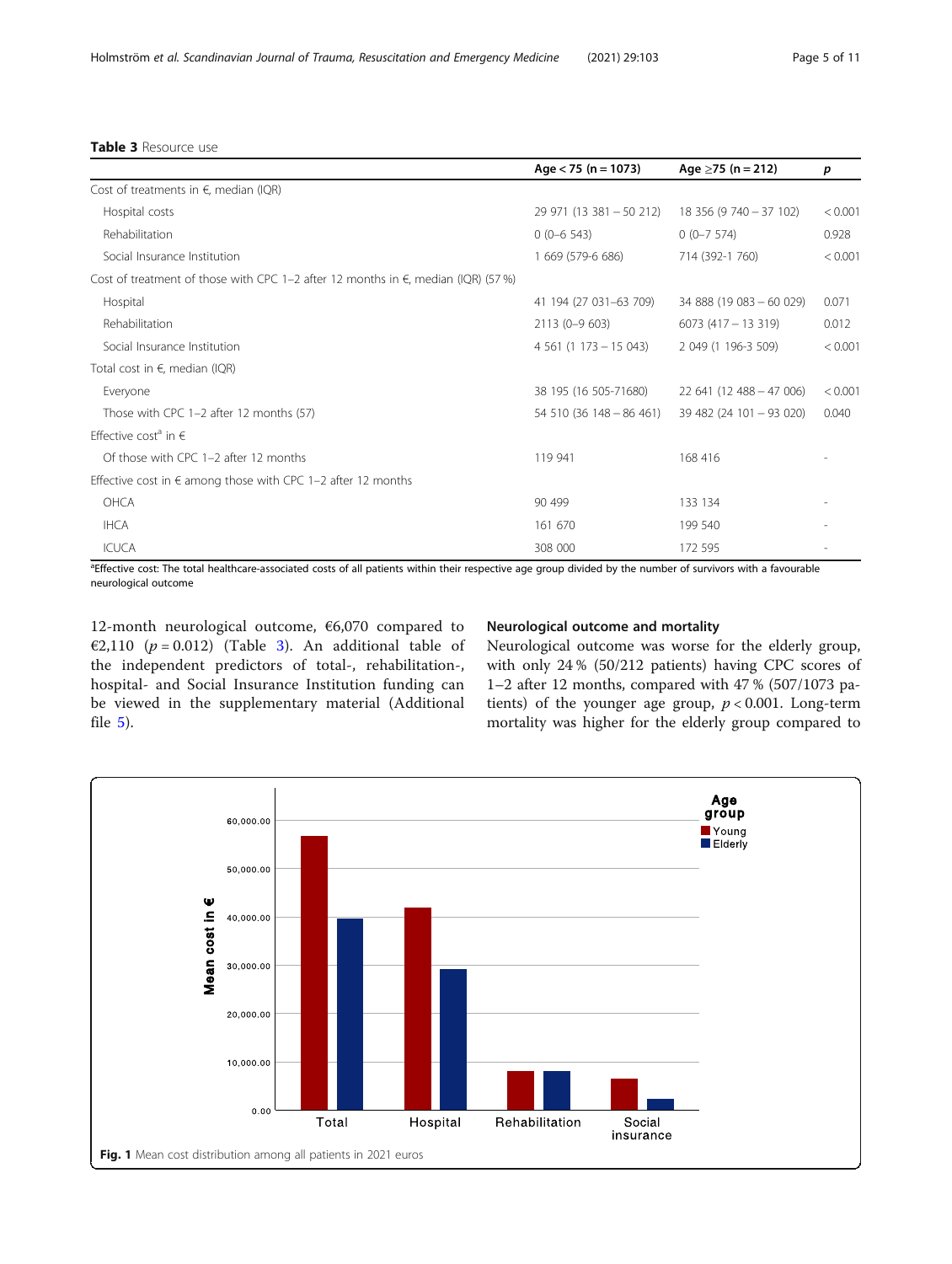the younger group; 70 % of the elderly (vs. 44 %) had died within two years,  $p < 0.001$ . Mortality in the elderly versus the younger age group during the first year is shown in Fig. 2. Separate Kaplan Meier curves illustrating mortality during the whole follow-up period for all patients, patients based on location of arrest (OHCA, IHCA and ICUCA) as well as based on initial rhythm (shockable and non-shockable) can be found in the supplementary material (Additional file [6](#page-8-0)–[7](#page-8-0)). The median follow-up time was 1.6 years per patient.

Factors independently associated with unfavourable neurological outcome was age above 75 years (OR = 3.15, 95 % CI: 2.04–4.86,  $p < 0.001$ ), dependent pre-admission functional status (OR = 3.00, 95 % CI: 1.62–5.57,  $p <$ 0.001), non-shockable initial CA rhythm (OR shockable rhythm = 0.43, 95 % CI: 0.31–0.61,  $p < 0.001$ ), location of arrest (OR IHCA = 1.50, 95 % CI: 1.01–2.25,  $p = 0.046$  and OR ICUCA = 2.82, 95 % CI: 1.45–5.39,  $p = 0.002$ ), time to ROSC in 10-minute intervals (OR =  $1.61$ , 95 % CI:  $1.34-$ 1.94,  $p < 0.001$ ), APACHE II score excluding points for age (OR = 1.97, 95 % CI: 1.61–2.40,  $p < 0.001$ ) and total TISS-points (OR = 0.99, 95 % CI: 0.98-1.00,  $p = 0.11$ ).

Factors independently associated with mortality were age above 75 years (OR = 2.90, 95 % CI: 1.94–4.31,  $p <$ 0.001), dependent pre-admission functional status ( $OR =$ 2.37, 95 % CI: 1.36–4.14, p = 0.002), initial CA rhythm (OR shockable rhythm = 0.46, 95 % CI: 0.33–0.64,  $p <$ 0.001), location of CA (ICUCA OR = 3.84, 95 % CI: 2.05–7.19,  $p < 0.001$ ), time to ROSC in 10-minute intervals (OR = 1.63, 95 % CI: 1.37–1.93,  $p < 0.001$ ), APACHE II score excluding age (OR = 2.21, 95 % CI: 1.82–2.69,  $p < 0.001$ ) and total TISS-points (OR = 0.98, 95 % CI: 0.98–0.99,  $p = 0.002$ . Table [4](#page-6-0) details the independent predictors of an unfavourable neurological outcome and Table [5](#page-6-0) the independent predictors of mortality.

#### **Discussion**

This current study presents a comprehensive estimation of CA-associated costs including hospital costs, rehabilitation costs and social insurance costs at a tertiary university hospital. Elderly patients received less intensive ICU treatment and had shorter ICU LOS. Long-term survival and functional outcome were lower among the elderly and cost effectiveness was lower in most arrest locations except ICUCAs. This suggests a lower costeffectiveness of the complex ICU care after OHCA and IHCA in the elderly. On the other hand, as the costeffectiveness of ICUCA was not higher for the elderly it indicates that pre-emptive ICU care and CPR can indeed be cost-effective regardless of patient age. We believe that our results are important with regards to treatment recommendations even though individual care decisions should always be made on a case-by-case basis.

Both TISS-point distribution and the median total cost are lower for the elderly group. This in combination with an even APACHE-score distribution between the age groups (indicating roughly the same comorbidity pre-CA) indicates that age seems to have been a factor affecting treatment intensity. The difference in total TISS-point-distribution can be affected by the LOS, but the LOS does not explain the difference in average daily TISS-points. We speculate that initial treatment intensity was high for both age groups, but that some treatments were stopped earlier or not started at all in the elderly group due to a perceived poor prognosis, thus decreasing the average daily TISS-score. This likely

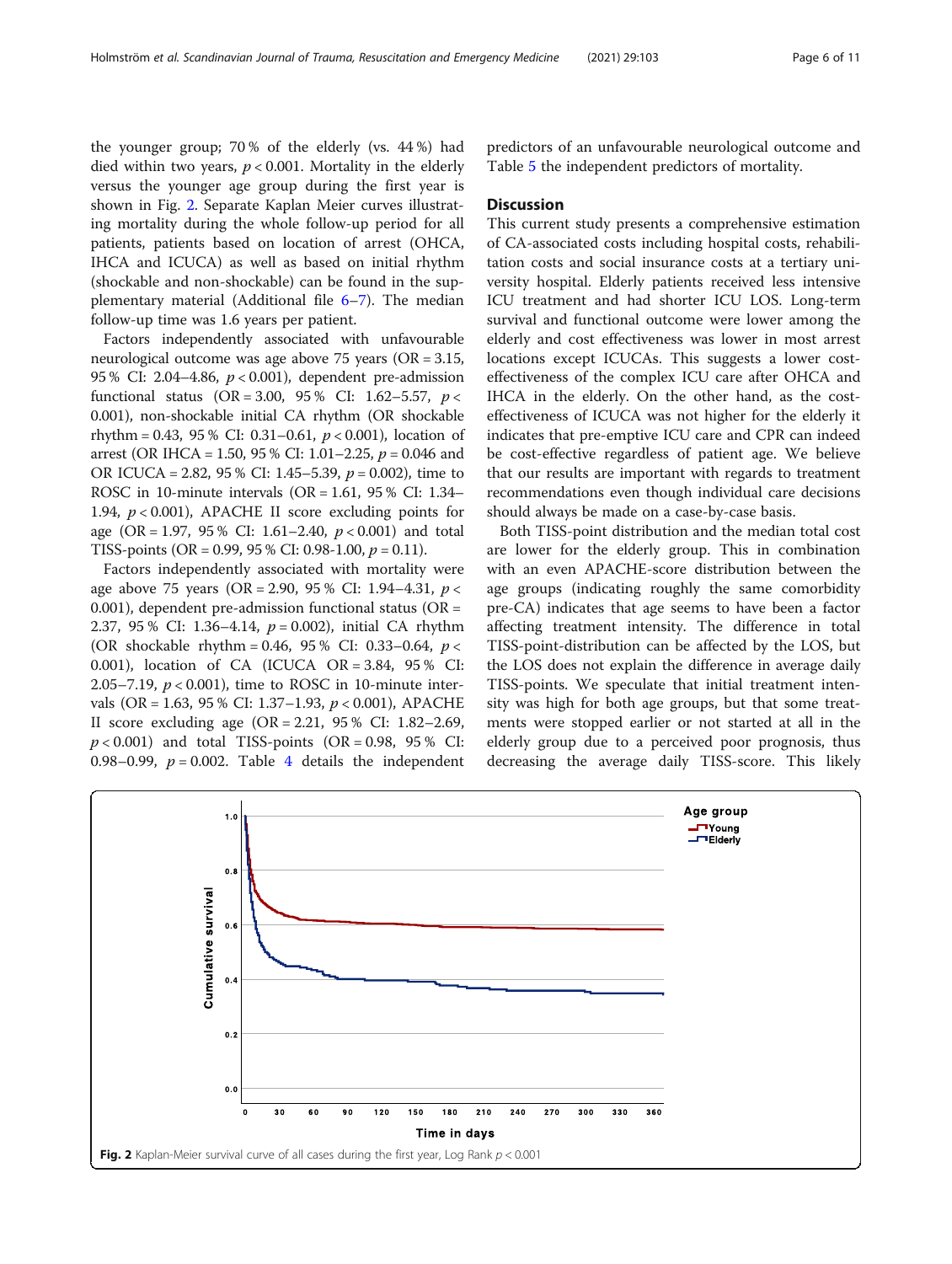<span id="page-6-0"></span>Table 4 Univariate models and multivariate models for risk factors predicting 12-month unfavourable cerebral performance status,  $n = 980^a$ 

|                                                   | Univariate model    |         | Multivariate model  |         |
|---------------------------------------------------|---------------------|---------|---------------------|---------|
| Variable                                          | OR (95 % CI)        | p       | OR (95 % CI)        | p       |
| Age                                               |                     |         |                     |         |
| Young $(< 75y)$                                   |                     |         |                     |         |
| Elderly ( $>$ = 75)                               | 3.09 (2.19-4.36)    | < 0.001 | 3.15 (2.04-4.86)    | < 0.001 |
| Pre-admission functional status                   |                     |         |                     |         |
| Independent                                       |                     |         |                     |         |
| Dependent                                         | $4.07(2.48 - 6.67)$ | < 0.001 | 3.00 (1.62-5.57)    | < 0.001 |
| Initial CA-rhythm                                 |                     |         |                     |         |
| Non-shockable                                     |                     |         |                     |         |
| Shockable                                         | $0.32(0.25 - 0.41)$ | < 0.001 | $0.43(0.31 - 0.61)$ | < 0.001 |
| Location of arrest                                |                     |         |                     |         |
| OHCA                                              |                     |         |                     |         |
| <b>IHCA</b>                                       | $1.78(1.37 - 2.30)$ | < 0.001 | $1.50(1.01 - 2.25)$ | 0.046   |
| <b>ICUCA</b>                                      | $2.24(1.47-3.41)$   | < 0.001 | $2.82(1.45 - 5.39)$ | 0.002   |
| Witnessed arrest (not witnessed = $1$ )           | $0.47(0.31 - 0.70)$ | < 0.001 | $0.71(0.44 - 1.16)$ | 0.171   |
| Time to ROSC in 10-minute intervals               | $1.15(1.02 - 1.29)$ | 0.020   | 1.61 (1.34-1.94)    | < 0.001 |
| APACHE II-score excluding age points <sup>b</sup> | $2.51(2.13 - 2.95)$ | < 0.001 | $1.97(1.61 - 2.40)$ | < 0.001 |
| Total TISS-points <sup>b</sup>                    | $0.99(0.98-1.00)$   | 0.005   | $0.99(0.98-1.00)$   | 0.011   |

a A total of 980 patients were included. 94 patients had missing CPC, 60 patients had missing functional status, 68 patients had missing initial rhythm, 24 patients had missing if the arrest was witnessed, 118 patients had missing time to ROSC, 1 patient had missing APACHE II-score.<br><sup>b</sup> Each step increases the variable by 10

| Table 5 Univariate models and multivariate models for risk factors predicting 12-month mortality, n = 1055 <sup>°</sup> |  |  |
|-------------------------------------------------------------------------------------------------------------------------|--|--|
|-------------------------------------------------------------------------------------------------------------------------|--|--|

|                                                   | Univariate model    |         | Multivariate model     |         |
|---------------------------------------------------|---------------------|---------|------------------------|---------|
| Variable                                          | OR (95 % CI)        | р       | OR (95 % CI)           | p       |
| Age                                               |                     |         |                        |         |
| Young $(< 75y)$                                   |                     |         |                        |         |
| Elderly ( $>$ = 75)                               | 3.44 (2.44-4.84)    | < 0.001 | 2.90 (1.94-4.31)       | < 0.001 |
| Pre-admission functional status                   |                     |         |                        |         |
| Independent                                       |                     |         |                        |         |
| Dependent                                         | 4.20 (2.55-6.92)    | < 0.001 | $2.37(1.36 - 4.14)$    | 0.002   |
| Initial CA-rhythm                                 |                     |         |                        |         |
| Non-shockable                                     |                     |         |                        |         |
| Shockable                                         | $0.33(0.26 - 0.42)$ | < 0.001 | $0.46$ $(0.33 - 0.64)$ | < 0.001 |
| Location of arrest                                |                     |         |                        |         |
| OHCA                                              |                     |         |                        |         |
| <b>IHCA</b>                                       | $2.07(1.61 - 2.67)$ | < 0.001 | $1.36(0.92 - 1.99)$    | 0.119   |
| <b>ICUCA</b>                                      | 2.29 (1.52-3.449)   | < 0.001 | $3.84(2.05 - 7.19)$    | < 0.001 |
| Witnessed arrest (not witnessed = $1$ )           | $0.59(0.40 - 0.86)$ | < 0.006 | $0.72$ $(0.46 - 1.15)$ | 0.169   |
| Time to ROSC in 10-minute intervals               | $1.04(0.93 - 1.16)$ | 0.520   | $1.63(1.37-1.93)$      | < 0.001 |
| APACHE II-score excluding age points <sup>b</sup> | $2.34(2.01 - 2.73)$ | < 0.001 | $2.21(1.82 - 2.69)$    | < 0.001 |
| Total TISS-points <sup>b</sup>                    | $0.99(0.98-1.00)$   | 0.001   | $0.98(0.98 - 0.99)$    | 0.002   |

a A total of 1055 patients were included. 60 patients had missing functional status, 68 patients had missing initial rhythm, 24 patients had missing if the arrest was witnessed, 118 patients had missing time to ROSC, 1 patient had missing APACHE II-score.<br><sup>b</sup> Each step increases the variable by 10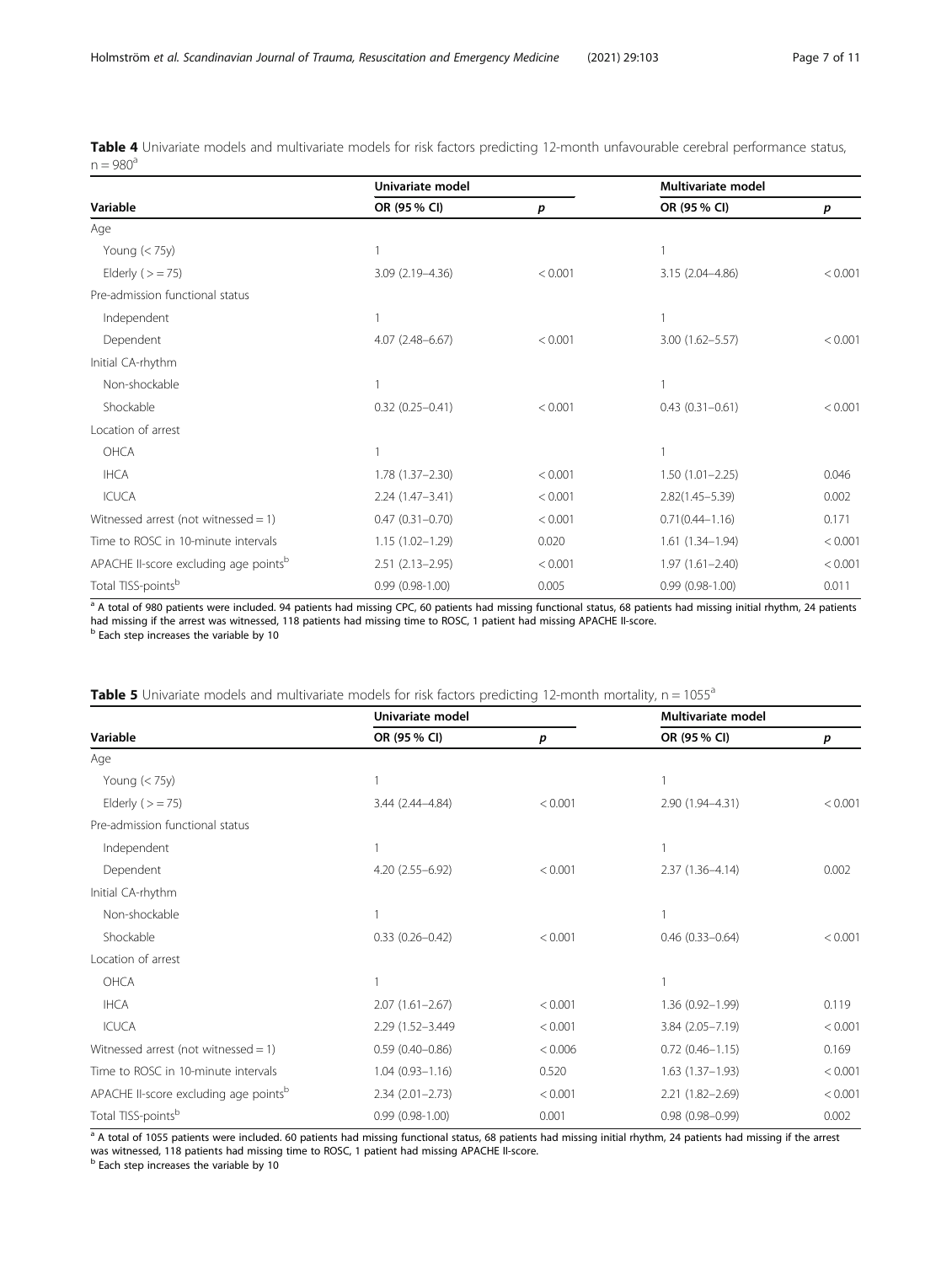indicates a daily evaluation of patients care in order to avoid futile care especially in the elderly with multiple comorbidities and frailty [[26\]](#page-9-0). Many studies on post-CA therapies, such as targeted temperature management, have excluded elderly patients [[27](#page-9-0), [28\]](#page-9-0). A therapy such as TTM has without doubt side effects and in patients with comorbidities the side effects may outweigh the benefits [[27,](#page-9-0) [29](#page-9-0)]. Recent studies demonstrate that ROSC rates, one-year survival and favourable neurological outcome at one month among elderly CA patients have increased over time with increase in the proportion of advanced in-hospital treatments (i.e. extracorporeal membrane oxygenation, therapeutic hypothermia and/or percutaneous coronary angiogram/intervention) provided [[30](#page-9-0)]. In our study, in-hospital costs of the total provided treatments were lower for the elderly, even when excluding those with a poor one-year neurological outcome. One could argue that the elderly may not benefit from more aggressive treatment, but age in itself should not affect the administered treatments even if it affects mortality, as neurological outcome seems to remain good for survivors [\[3](#page-9-0)]. In this study, the ECPSFNO was higher for the elderly group in all locations of CA except ICUCA. Thus, although fewer resources were used by the elderly, the cost per survivor remained higher than the younger age group owing to the high mortality in the elderly group.

Due to marked differences in healthcare funding, direct comparisons of our results with other studies are difficult. Our results also indicate a clear inter-patient variation. Costs in the range of €20,000–40,000 for ICUtreated CA survivors have been determined in previous studies [\[31,](#page-9-0) [32](#page-9-0)]. Nonetheless, several studies and metaanalyses have shown that age negatively affects post-CA mortality [\[33\]](#page-9-0). Long-term survival among elderly CA patients is generally lower than that among younger age groups in the case of OHCA [[34,](#page-9-0) [35\]](#page-9-0).

We also looked at the distribution of costs in three separate categories (hospital costs, rehabilitation costs and social insurance costs) among different age groups. Costs were higher for the younger patient group in all categories except rehabilitation. The difference in hospital costs could be attributable to the elderly receiving less aggressive treatment and having to be in a better initial condition in order to survive CA and be taken to the ICU. Less intensive treatment is needed to attain a favourable outcome if the pre-arrest comorbidities are lower, which also decreases hospital costs. The younger age group probably received more funding from the Social Insurance Institution because they got a paid sickleave from work. Patients over 68 years of age receive pension, which does not alter if the patient is severely ill and therefore isn't included in these calculations. The higher risk of early post-CA mortality in elderly patients might also have decreased social insurance reimbursements as compared to the younger patients. We noticed that median rehabilitation costs were higher among the elderly when only including those with a favorable 12 month neurological outcome. This could be an indicator for the elderly having more long-time problems post-CA. We can probably not see the same difference in rehabilitation costs when taking into account all patients as the early mortality among elderly decreases the median rehabilitation costs. The effect of less aggressive treatment on the need for rehabilitation among elderly is something further research could focus on.

Additionally, we demonstrated worse long-term outcome in elderly compared to younger patients following care in the ICU after CA. This difference was the most pronounced in OHCAs but was evident in patients with IHCA as well. Interestingly, this study shows that the same percentage of patients in both age groups had a CPC of 3–4 12 months post-CA, but our multivariable model still indicates that age affects neurological outcome. It is debatable how much old age correlates with worse neurological outcome as the high mortality probably affects the statistics. Previous studies also indicate that there isn't a difference in neurological outcome among elderly compared to younger CA survivors[\[3](#page-9-0), [35](#page-9-0)]. It is worth noting that age does not always correlate with outcome and is not in itself an adequate prognostic factor, as two elderly persons of the same age can have very different medical conditions [[36\]](#page-9-0). High frailty and a low performance status have been connected with higher ECPSFNO and mortality in previous studies [[10](#page-9-0), [37](#page-9-0)–[39](#page-9-0)]. The increased mortality related to age in this study is indeed partially explained by the pre-admission functional status of the elderly patients; thus, this in combination with age seems to better predict both mortality and neurological outcome. Performance status could be a more precise tool when deciding which patients benefit the most from intensive care and more advanced treatment options.

Another possible tool for risk assessment among the elderly seems to be the initial rhythm, as an initially shockable rhythm predicts a better outcome even among the very elderly, where other prognostic factors seem to fail  $[40]$  $[40]$ . Supporting the results of previous studies, initial rhythm was one of the factors with the strongest association with outcome among both the younger and elderly patients in this study as well. Interestingly, in our study the elderly had lower incidences of ventricular fibrillation (VF) and ventricular tachycardia (VT) than the younger age group. This could be related to a difference in the aetiology of the arrests or to mechanisms such as faster conversion of VF/VT to asystole owing to the faster depletion of energy in the aged heart. Such an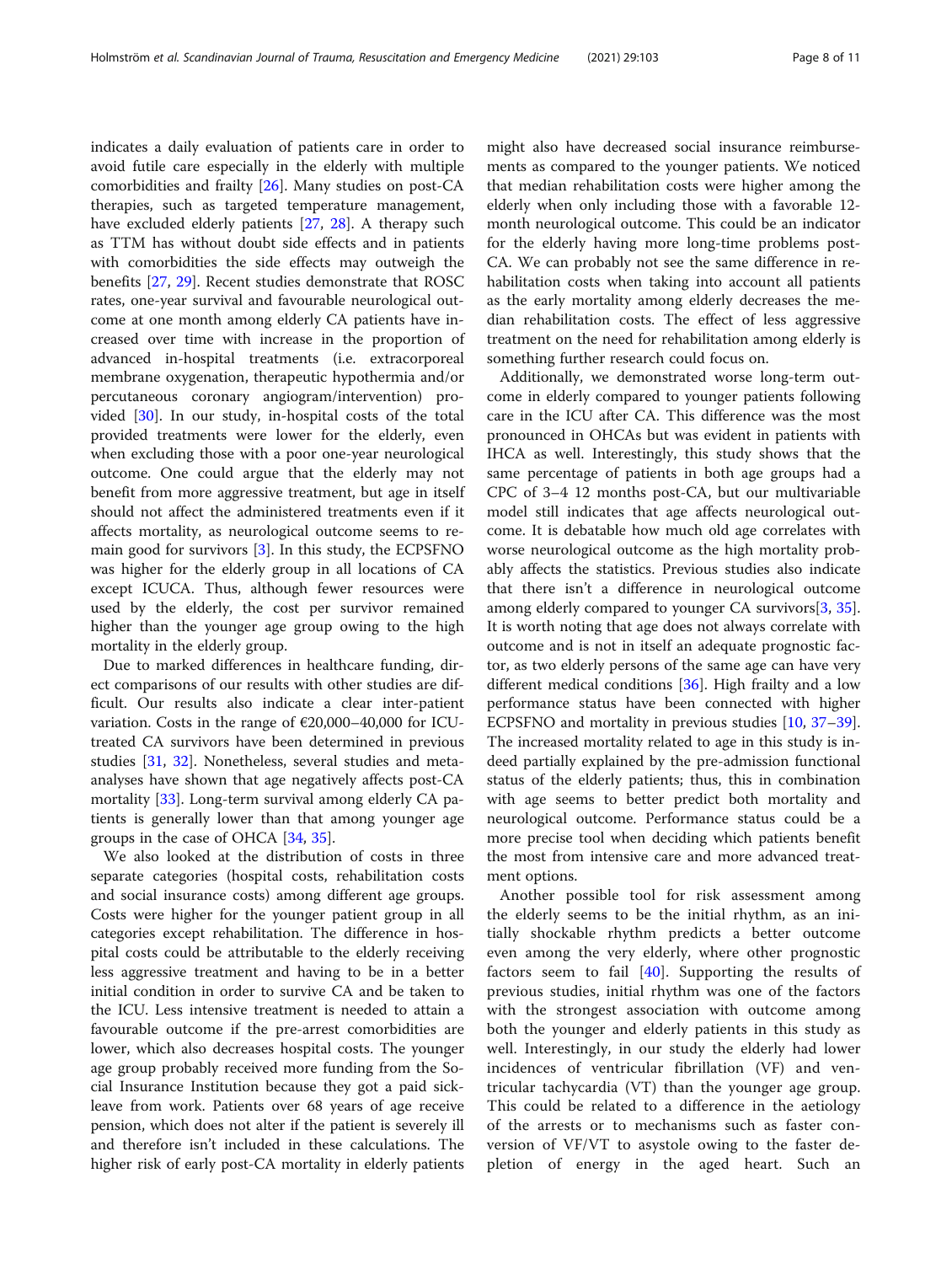<span id="page-8-0"></span>abnormality has been described in mitochondrial metabolism with ageing in the muscle cells [\[41](#page-10-0)]. Previous studies have also shown that bradyarrhythmiarelated CA patients were generally older than those with tachyarrhythmia-related CA [\[42](#page-10-0)]. The significant difference in location of arrest is also something that affects mortality and neurological outcome as CA aetiology differs depending on where the CA occurred [[43\]](#page-10-0). We speculate that elderly having a higher percentage of IHCAs indicates that they are in a worse pre-arrest state and may therefore also have had a higher amount of unfavourable pre-arrest comorbidities, which could increase mortality. Indeed, previous research has shown that comorbidities affect CAaetiology and initial rhythm in an unfavourable manner [[44\]](#page-10-0). Unfortunately, as we did not have data on CA aetiology, we cannot explore this further. Factors in IHCA that may decrease mortality compared to OHCAs are shorter times to response and more available treatments, but these do probably not affect mortality as much as the pre-arrest comorbidities seem to do. We also discovered that elderly had a shorter time to ROSC, this could in part be due to more elderly suffering from IHCA and ICUCA, where response times are shorter. We may speculate that resuscitation attempts also are terminated and deemed unsuccessful faster with the elderly patients, which shortens the median time to ROSC.

A major strength of this study is its minimal selection bias owing to socioeconomic factors and personal insurance, as this study was conducted in a setting of government-funded healthcare. However, our data on long-term costs are not comprehensive as the elderly in many cases receives a pension, which is not substituted the same way with social insurance funding in case of sick leave. A limitation and factor affecting the outcome of this study is that the studied population only included patients with ROSC who were treated in the ICU; this immediately excludes patients in such a bad initial state that they did not survive until admission to the ICU. We acknowledge that this study is based on data from patients treated between 2005 and 2013. We do not know of any major changes in post resuscitation treatment since 2013, but we cannot be sure to what degree our results are valid today, and with newer patient cohorts. In addition, we do not have data on DNAR-decisions in patients while they were in the ICU. It is likely that treatments were withdrawn more so in the elderly compared to younger patients and there could be a bias regarding local treatment strategies of elderly patients as this is a single-centre study. Finally, the use of CPC instead of other more detailed neurological outcome measures such as the modified Rankin Scale [\[45](#page-10-0)].

## **Conclusions**

Treatment intensity for the elderly is lower as a group, whereas mortality and the risk for a poor neurological outcome is higher, compared to the younger age group. Care of the elderly in the ICU was less cost-effective in case of OHCA and IHCA but not regarding ICUCA. Further studies should focus on the specific tools for identification of elderly patients who can benefit from a more aggressive treatment approach, enabling an improvement in resource allocation and possibly improving the cost-effectiveness of post-CA ICU care.

#### Abbreviations

CA: Cardiac arrest; ICU: intensive care unit; TISS: Therapeutic scoring system; CPC: cerebral performance category; CPR: cardiopulmonary resuscitation; FICC: Finnish Intensive Care Consortium; EHR: electronic health records; ROSC: return of spontaneous circulation; WHO/ECOG: World Health Organization/Eastern Cooperative Oncology Group; APACHE: Acute Physiology and Chronic Health Evaluation; LOS: length of stay; ECPS FNO: Effective cost per survivor with favorable neurological outcome; OHCA: out-of-hospital cardiac arrest; IHCA: in-hospital cardiac arrest; ICUCA: in-intensive-care-unit cardiac arrest

#### Supplementary information

The online version contains supplementary material available at [https://doi.](https://doi.org/10.1186/s13049-021-00923-0) [org/10.1186/s13049-021-00923-0.](https://doi.org/10.1186/s13049-021-00923-0)

Additional file 1. Table of TISS-point distribution for individual procedures.

Additional file 2. Table of TISS-point distribution for individual procedures (OHCA-cases only).

Additional file 3. Table of TISS-point distribution for individual procedures (IHCA-cases only).

Additional file 4. Mean cost in euro based on initial rhythm (A) shockable rhythms (B) non-shockable rhythms.

Additional file 5. Multivariate models for risk factors predicting (A) total costs (B) hospital costs (C) rehabilitation costs (D) Social Insurance Institution costs.

Additional file 6. KM-curves based on location of arrest (A) all cases during the whole follow up-period, Log Rank  $p < 0.001$  (B) OHCA, Log Rank  $p < 0.001$  (C) IHCA, Log Rank  $p = 0.003$  (D) ICUCA, Log Rank  $p =$ 0.079.

Additional file 7. KM-curves based on initial rhythm (A) Shockable rhythm (VF/VT), Log rank  $p < 0.001$  (B) Non-shockable rhythm, Log Rank  $p = 0.062$ .

#### Acknowledgements

The authors wish to thank doctor Daniel Folger, who helped with the data collection.

#### Authors' contributions

EH and MBS planned and conceived the study and wrote the first draft. RR assisted with the statistical analysis. All other authors revised the manuscript for intellectual content. All authors approve the submission. EH and MBS take intellectual responsibility for the study findings.

#### Funding

The study was supported by non-restricted research funding by Finska Läkaresällskapet Foundation and Medicinska Understödsföreningen Liv och Hälsa. The study sponsors had no involvement in the study design, in the collection, analysis and interpretation of data, in the writing of the manuscript or in the decision to submit the manuscript for publication.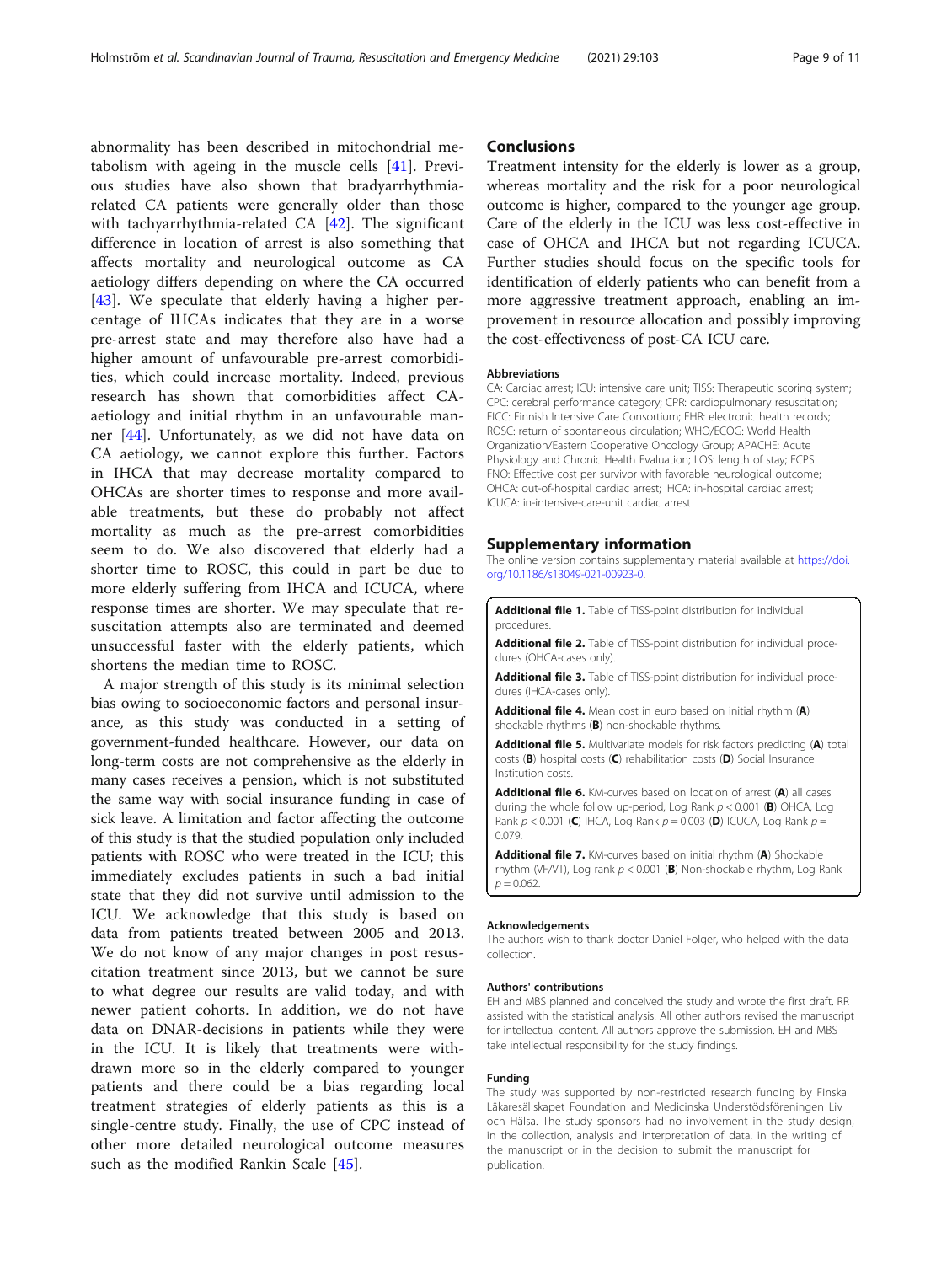#### <span id="page-9-0"></span>Availability of data and materials

Legal restrictions prevent us from making the data publicly available, as it is based on patient registers. The data included in this study are obtained from several databases (The Finnish Intensive Care Consortium, Kela, the Finnish National Institute for Health and Welfare, Statistics of Finland and the five university hospitals in Finland). With appropriate research approval, data can be directly requested from the sources.

#### **Declarations**

#### Ethics approval and consent to participate

The study was approved by the Finnish National Institute for Health and Welfare (December 2017: THL/2034/5.05.00/2017) and the board of the Hospital District of Helsinki and Uusimaa (March 2018: HUS/26/2018).

#### Consent for publication

Not applicable.

#### Competing interest

The authors declare that they have no competing interests.

#### Author details

<sup>1</sup>Department of Emergency Care and Services, University of Helsinki and Helsinki University Hospital, Helsinki, Finland. <sup>2</sup>Department of Anaesthesiology, Intensive Care and Pain Medicine, University of Helsinki, Helsinki University Hospital, Helsinki, Finland. <sup>3</sup>Department of Neurosurgery, University of Helsinki and Helsinki University Hospital, Helsinki, Finland.

#### Received: 10 March 2021 Accepted: 16 July 2021 Published online: 28 July 2021

#### References

- 1. Porzer M, et al. Out-of-hospital cardiac arrest. Biomedical papers. 2017; 161(4):348–53.
- 2. Zima E. Sudden Cardiac Death and Post Cardiac Arrest Syndrome. An Overview. J Crit Care Med (Targu Mures). 2015;1(4):167–70.
- 3. Hirlekar G, et al. Survival and neurological outcome in the elderly after inhospital cardiac arrest. Resuscitation. 2017;118:101–6.
- 4. Bielecki JM, et al. Disparities in a provision of in-hospital post-arrest interventions for out-of-hospital cardiac arrest (OHCA) in the elderly population-protocol for a systematic review. Syst Rev. 2016;5:55.
- 5. Segal N, et al. Evolution of Survival in Cardiac Arrest with Age in Elderly Patients: Is Resuscitation a Dead End? The Journal of Emergency Medicine. 2018;54(3):295–301.
- 6. Andrew E, et al. Long-term functional recovery and health-related quality of life of elderly out-of-hospital cardiac arrest survivors. Resuscitation. 2018;126: 118–24.
- 7. Grimaldi D, et al. Short- and long-term outcome in elderly patients after out-of-hospital cardiac arrest: a cohort study. Crit Care Med. 2014;42(11): 2350–7.
- 8. Wiel E, et al. Age discrimination in out-of-hospital cardiac arrest care: a casecontrol study. Eur J Cardiovasc Nurs. 2018;17(6):505–12.
- 9. Dumas F, Bougouin W, Cariou A. Cardiac arrest: prediction models in the early phase of hospitalization. Curr Opin Crit Care. 2019;25(3):204–10.
- 10. Fernando SM, et al. Frailty and associated outcomes and resource utilization following in-hospital cardiac arrest. Resuscitation. 2020;146:138–44.
- 11. Efendijev I, et al. Outcomes and healthcare-associated costs one year after intensive care-treated cardiac arrest. Resuscitation. 2018;131:128–34.
- 12. Weng YM, et al. One-year survival rate and healthcare costs after cardiac arrest in Taiwan, 2006–2012. PLoS One. 2018;13(5):e0196687.
- 13. Orsini J, et al. Prognostic factors associated with adverse outcome among critically ill elderly patients admitted to the intensive care unit. Geriatr Gerontol Int. 2015;15(7):889–94.
- 14. Reinikainen M, et al. Association of automated data collection and data completeness with outcomes of intensive care. A new customised model for outcome prediction. Acta Anaesthesiol Scand. 2012;56(9):1114–22.
- 15. Unertl K, Kottler BM. [Prognostic scores in intensive care]. Anaesthesist. 1997; 46(6):471–80.
- 16. Knaus WA, et al. APACHE II: a severity of disease classification system. Crit Care Med. 1985;13(10):818–29.
- 17. Niewinski G, Starczewska M, Kanski A. Prognostic scoring systems for mortality in intensive care units–the APACHE model. Anaesthesiol Intensive Ther. 2014;46(1):46–9.
- 18. Keene AR, Cullen DJ. Therapeutic Intervention Scoring System: update 1983. Crit Care Med. 1983;11(1):1–3.
- 19. Jennett B, Bond M. Assessment of outcome after severe brain damage. Lancet. 1975;1(7905):480–4.
- 20. Perkins GD, et al., Cardiac arrest and cardiopulmonary resuscitation outcome reports: update of the Utstein Resuscitation Registry Templates for Out-of-Hospital Cardiac Arrest: a statement for healthcare professionals from a task force of the International Liaison Committee on Resuscitation (American Heart Association, European Resuscitation Council, Australian and New Zealand Council on Resuscitation, Heart and Stroke Foundation of Canada, InterAmerican Heart Foundation, Resuscitation Council of Southern Africa, Resuscitation Council of Asia); and the American Heart Association Emergency Cardiovascular Care Committee and the Council on Cardiopulmonary, Critical Care, Perioperative and Resuscitation. Circulation, 2015. 132(13): p. 1286 – 300.
- 21. Dyson K, et al. International variation in survival after out-of-hospital cardiac arrest: A validation study of the Utstein template. Resuscitation. 2019;138:168–81.
- 22. Nolan JP, et al., Cardiac Arrest and Cardiopulmonary Resuscitation Outcome Reports: Update of the Utstein Resuscitation Registry Template for In-Hospital Cardiac Arrest: A Consensus Report From a Task Force of the International Liaison Committee on Resuscitation (American Heart Association, European Resuscitation Council, Australian and New Zealand Council on Resuscitation, Heart and Stroke Foundation of Canada, InterAmerican Heart Foundation, Resuscitation Council of Southern Africa, Resuscitation Council of Asia). Circulation, 2019. 140(18): p. e746-e757.
- 23. West H, Jin JO. Performance Status in Patients With Cancer. JAMA Oncology. 2015;1(7):998–8.
- 24. Satu Kapiainen AV, Haula T, Terveyden- ja sosiaalihuollon yksikkökustannukset Suomessa vuonna 2011. 2014. p. [http://www.julkari.fi/handle/10024/114683.](http://www.julkari.fi/handle/10024/114683)
- 25. Raj R, et al. Temporal Trends in Healthcare Costs and Outcome Following ICU Admission After Traumatic Brain Injury. Crit Care Med. 2018;46(4):e302–9.
- 26. Carneiro JA, et al. Frailty in the elderly: prevalence and associated factors. Rev Bras Enferm. 2017;70(4):747–52.
- 27. Kirkegaard H, et al. Targeted Temperature Management for 48 vs 24 Hours and Neurologic Outcome After Out-of-Hospital Cardiac Arrest: A Randomized Clinical Trial. Jama. 2017;318(4):341–50.
- 28. Mild Therapeutic Hypothermia to Improve the Neurologic Outcome after Cardiac Arrest. New England Journal of Medicine, 2002. 346(8): p. 549–556.
- 29. Winther-Jensen M, et al. Mortality and neurological outcome in the elderly after target temperature management for out-of-hospital cardiac arrest. Resuscitation. 2015;91:92–8.
- 30. Tagami T. Changes in treatments and outcomes among elderly patients with out-of-hospital cardiac arrest between 2002 and 2012: A post hoc analysis of the SOS-KANTO 2002 and 2012. Resuscitation. 2015;97:76–82.
- 31. Petrie J, et al. Hospital costs of out-of-hospital cardiac arrest patients treated in intensive care; a single centre evaluation using the national tariff-based system. BMJ Open. 2015;5(4):e005797.
- 32. Geri G, et al. Healthcare costs and resource utilization associated with treatment of out-of-hospital cardiac arrest. Resuscitation. 2020;153:234–42.
- 33. Yan S, et al. The global survival rate among adult out-of-hospital cardiac arrest patients who received cardiopulmonary resuscitation: a systematic review and meta-analysis. Crit Care. 2020;24(1):61.
- 34. Chan PS, et al. Long-Term Outcomes Among Elderly Survivors of Out-of-Hospital Cardiac Arrest. J Am Heart Assoc. 2016;5(3):e002924.
- 35. Hiemstra B, et al. Long-term outcome of elderly out-of-hospital cardiac arrest survivors as compared with their younger counterparts and the general population. Ther Adv Cardiovasc Dis. 2018;12(12):341–9.
- 36. van de Glind EM, et al. Pre-arrest predictors of survival after resuscitation from out-of-hospital cardiac arrest in the elderly a systematic review. BMC Geriatr. 2013;13:68.
- 37. Smith RJ, Reid DA, Santamaria JD. Frailty is associated with reduced prospect of discharge home after in-hospital cardiac arrest. Intern Med J. 2019;49(8):978–85.
- 38. Xu P, et al. Clinical Frailty Scale is more likely to be related to hospital mortality for frail patients suffering in-hospital cardiac arrest. Resuscitation. 2020;148:215–7.
- 39. Wharton C, King E, MacDuff A. Frailty is associated with adverse outcome from in-hospital cardiopulmonary resuscitation. Resuscitation. 2019;143:208–11.